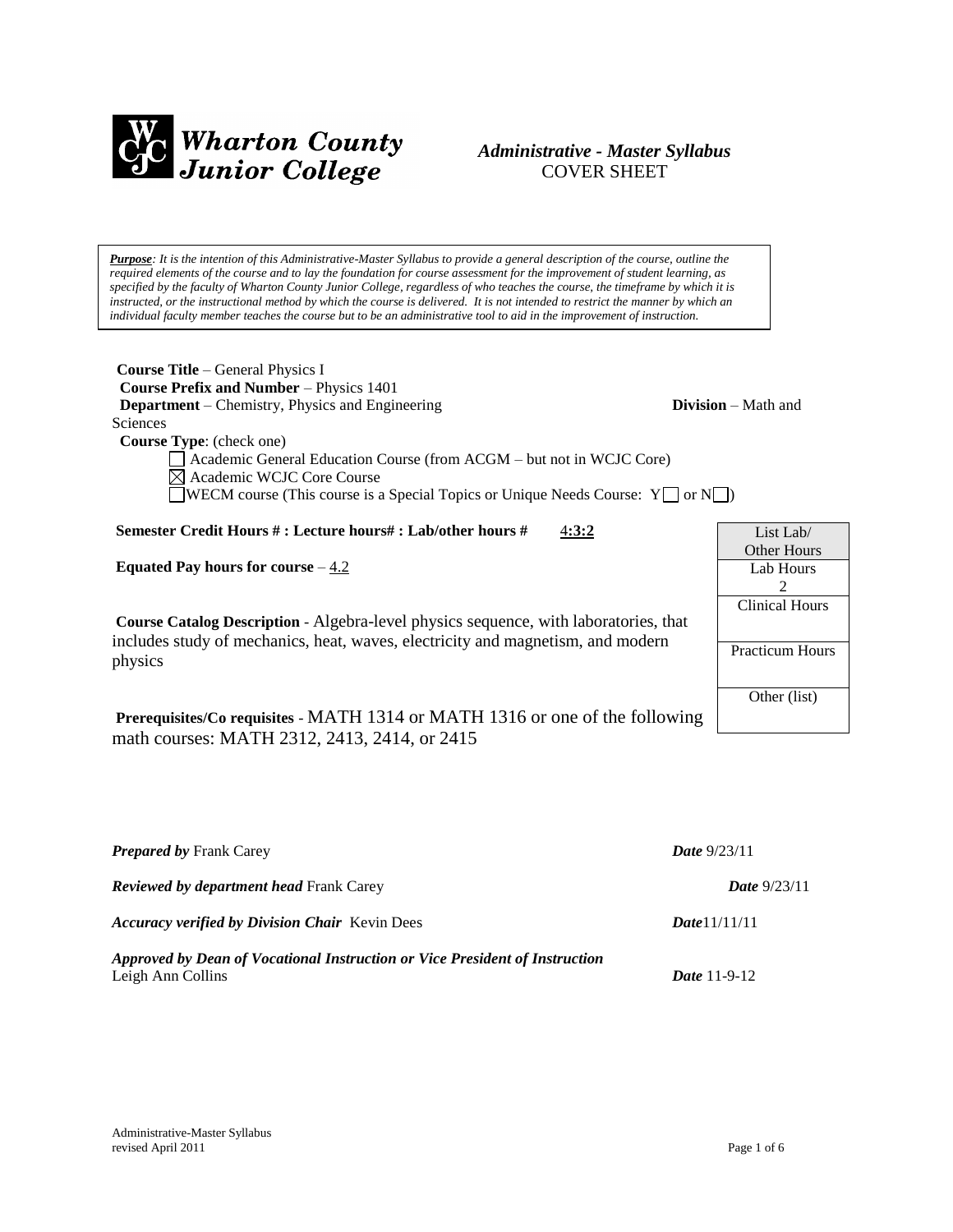

**I. Topical Outline** – Each offering of this course must include the following topics (be sure to include information regarding lab, practicum, clinical or other non-lecture instruction):

Introduction: Measurement Uncertainties, Dimensional Analysis, Conversion of units: 1 week Kinematics: One- and Two-dimensions, Vectors: 2 weeks Newton's Laws of Motion: Statics, Friction: 1 week Work, Energy & Power: 1 week Collisions: Impulse & Momentum: 1 week Gravitation: Circular Motion, Kepler's Laws & Thermodynamics: 2 weeks Heat: Kinetic Theory, Specific/Latent Heat & Thermodynamics: 2 weeks Vibrations & Waves: Simple Harmonic Motion & Simple Pendulum: 2 weeks Sound: Standing Waves, Resonance, Beats & Doppler Effect: 2 weeks

### LAB WORK (Experiments)

- Measurements (Length, Area & Volume) & Uncertainties
- Density of Solids/Liquids
- Displacement, Velocity & Acceleration
- Vector Analysis
- Projectiles Motion
- $\bullet$  Equilibrium & Force Table
- Laws of Motion & Friction
- Work/Energy/Power
- Collisions
- Simple Pendulum
- Simple Harmonic Motion
- Specific Heat/Heat Transfer
- Elastic Constants
- Velocity of Sound
- Standing Waves
- Sound Intensity/Intensity-level (Decibels)

### **II. Course Learning Outcomes**

|    | <b>Course Learning Outcome</b>                                                                                                                                       | <b>Method of Assessment</b>                                         |
|----|----------------------------------------------------------------------------------------------------------------------------------------------------------------------|---------------------------------------------------------------------|
| 1. | To perceive the distinction between Scalar- and<br>Vector-physical quantities.                                                                                       | Four major tests.<br>Assignments                                    |
| 2. | To understand the physical significance of various<br>physical quantities (units and dimensions) related<br>to each other in an equation by dimensional<br>analysis. | Lab work $+$ Lab report<br>Final (comprehensive) exam $+$ Exit test |
| 3. | To acquire an ability to solve word-problems from<br>fundamental concepts of physics.                                                                                |                                                                     |
| 4. | To visualize physics concepts by hands-on<br>experiments in lab work and express the results<br>with discussions in the lab report.                                  |                                                                     |
| 5. | To appreciate the elegance of problem-solving by<br>algebra & trigonometry with confidence.                                                                          |                                                                     |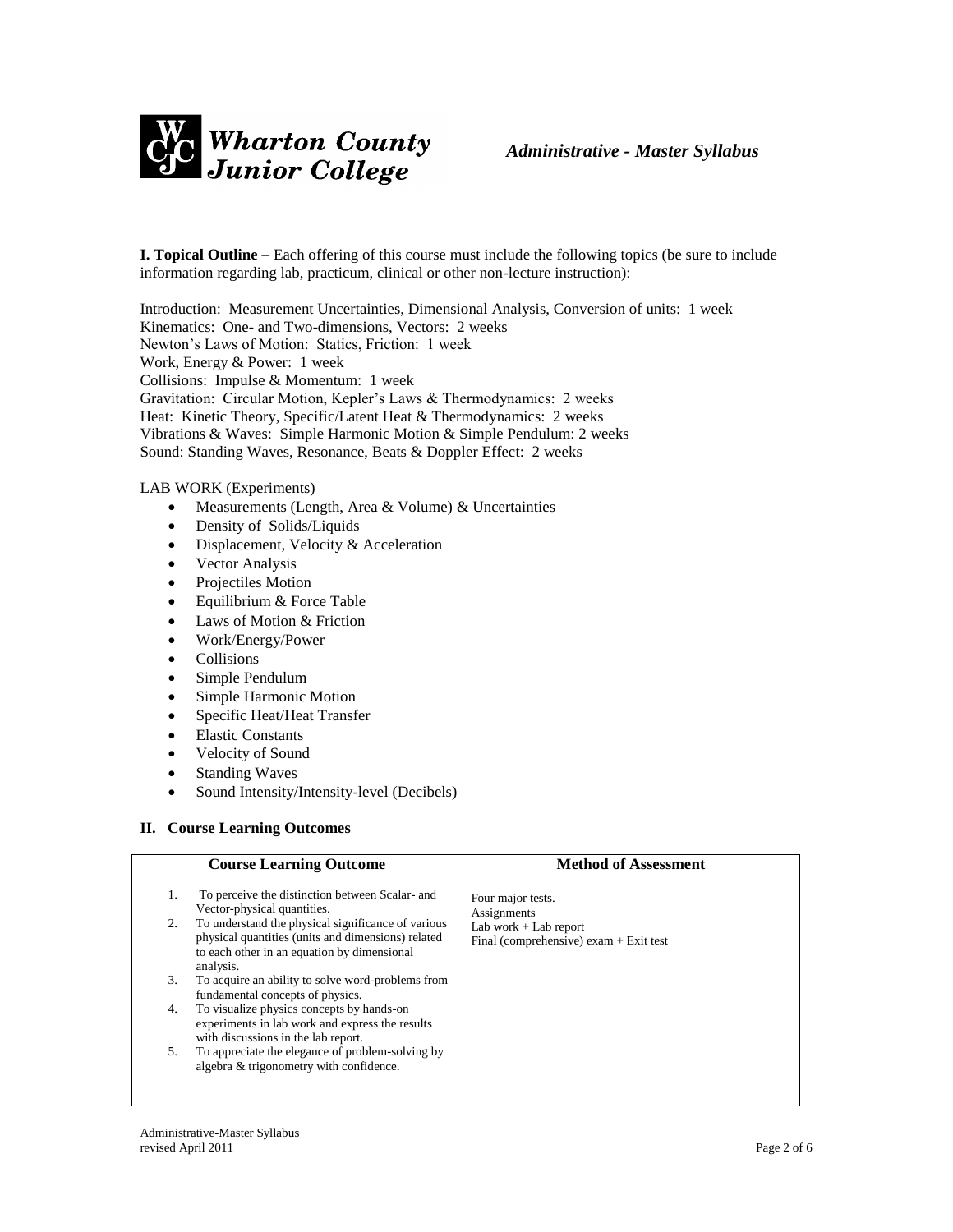#### **III. Required Text(s), Optional Text(s) and/or Materials to be Supplied by Student.** Walker, James. Physics with mastering Physics. 4<sup>th</sup> Edition. Pearson. **ISBN:** 9780321541635

**IV. Suggested Course Maximum** – All locations 36 lecture; FBT and SUGA-32 lab; WH-24 lab

### **V. List any specific spatial or physical requirements beyond a typical classroom required to teach the course**.

Physics lab work is required turning-in weekly lab report in addition to class-room lectures participation and taking periodic tests.

### **VI. Course Requirements/Grading System – Describe any course specific requirements such as research papers or reading assignments and the generalized grading format for the course**

| $: 10\%$     | Grading Assessment: All Tests: 50%; Final (comprehensive): 25%; Lab work + Lab Report |
|--------------|---------------------------------------------------------------------------------------|
|              | Assignments/Presentation + Research Paper : $15\%$                                    |
| (Withdrawn): | Grade-classification : A (Excellent); B (Good); C (Average); D (Poor); F (Failure); W |
|              | I (Incomplete)                                                                        |

### **VII. Curriculum Checklist**

- **Academic General Education Course** (from ACGM – but not in WCJC Core) No additional documentation needed

## - **Academic WCJC Core Course**

Attach the Core Curriculum Checklist, including the following:

- Basic Intellectual Competencies
- Perspectives
- Exemplary Educational Objectives

## - **WECM Courses**

If needed, revise the Program SCANS Matrix & Competencies Checklist.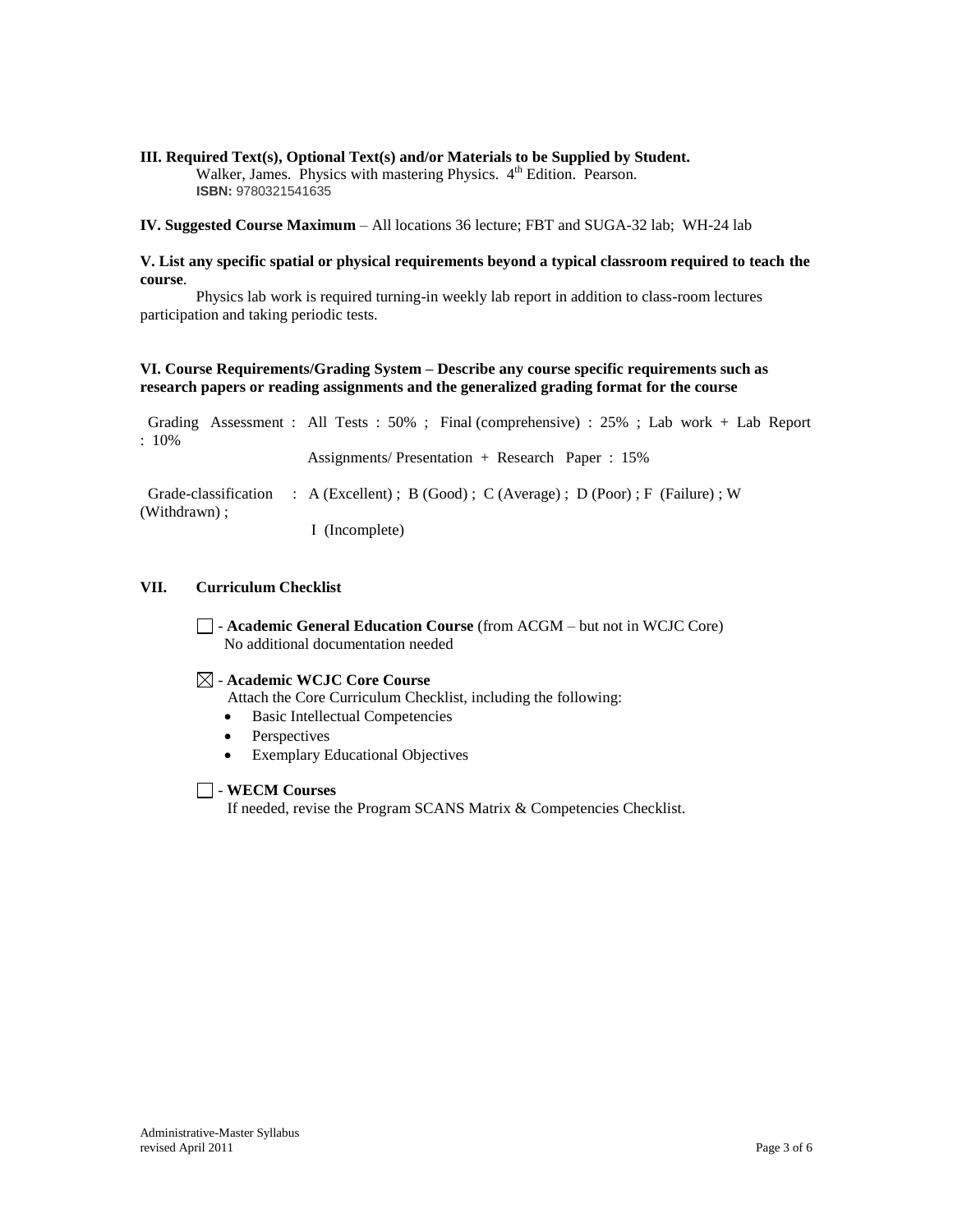

# **Page 1: Competencies**

| Course Prefix & Number: PHYS 1401                                                                                                                                                                                                          | Semester Credit Hours: 4                                                    |
|--------------------------------------------------------------------------------------------------------------------------------------------------------------------------------------------------------------------------------------------|-----------------------------------------------------------------------------|
| Competency                                                                                                                                                                                                                                 | <b>Method of Assessment</b>                                                 |
| READING: Reading at the college level means the ability to analyze and<br>interpret a variety of printed materials - books, articles, and documents.                                                                                       |                                                                             |
| WRITING: Competency in writing is the ability to produce clear, correct,<br>and coherent prose adapted to purpose, occasion, and audience.                                                                                                 |                                                                             |
| SPEAKING: Competence in speaking is the ability to communicate orally<br>in clear, coherent, and persuasive language appropriate to purpose,<br>occasion, and audience.                                                                    |                                                                             |
| LISTENING: Listening at the college level means the ability to analyze<br>and interpret various forms of spoken communication.                                                                                                             |                                                                             |
| CRITICAL THINKING: Critical thinking embraces methods for applying<br>both qualitative and quantitative skills analytically and creatively to subject<br>matter in order to evaluate arguments and to construct alternative<br>strategies. | Assess the ability of thinking during periodic problem-<br>solving sessions |
| COMPUTER LITERACY: Computer literacy at the college level means<br>the ability to use computer-based technology in communicating, solving<br>problems, and acquiring information.                                                          |                                                                             |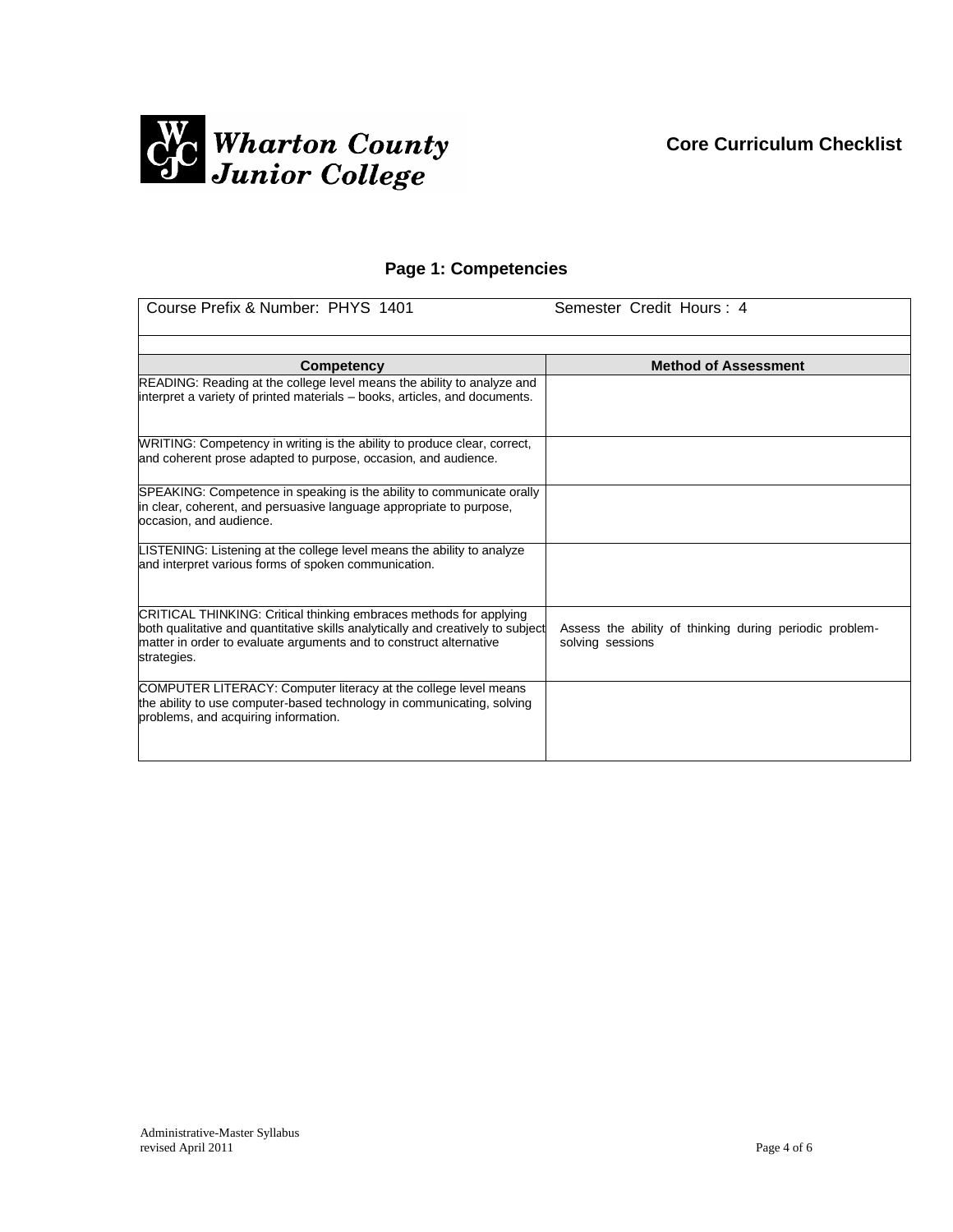# **Core Curriculum Checklist**



## **Page 2: Perspectives**

| Course Prefix & Number: PHYS 1401                                                                                                                                                                                                                                     | Semester Credit Hours: 4                    |
|-----------------------------------------------------------------------------------------------------------------------------------------------------------------------------------------------------------------------------------------------------------------------|---------------------------------------------|
| <b>Perspective</b>                                                                                                                                                                                                                                                    | <b>Method of Assessment</b>                 |
| 1. Establish broad and multiple perspectives of the individual in<br>relationship to the larger society and world in which he or she lives, and<br>help the student to understand the responsibilities of living in a culturally-<br>and ethically-diversified world; |                                             |
| 2. Stimulate a capacity to discuss and reflect upon individual, political,<br>economic, and social aspects of life to understand ways to be a<br>responsible member of society;                                                                                       |                                             |
| 3. Recognize the importance of maintaining health and wellness;                                                                                                                                                                                                       |                                             |
| 4. Develop a capacity to use knowledge of how technology and science<br>affect lives;                                                                                                                                                                                 | Tests & Final Exam.                         |
| 5. Develop personal values for ethical behavior;                                                                                                                                                                                                                      |                                             |
| 6. Develop the ability to make aesthetic judgments;                                                                                                                                                                                                                   |                                             |
| 7. Use logical reasoning in problem solving;                                                                                                                                                                                                                          | Lab Work + Lab Report + Tests + Final Exam. |
| 8. Integrate knowledge and understanding of the interrelationships of the<br>scholarly disciplines                                                                                                                                                                    | Case-studies with physics of everyday life. |